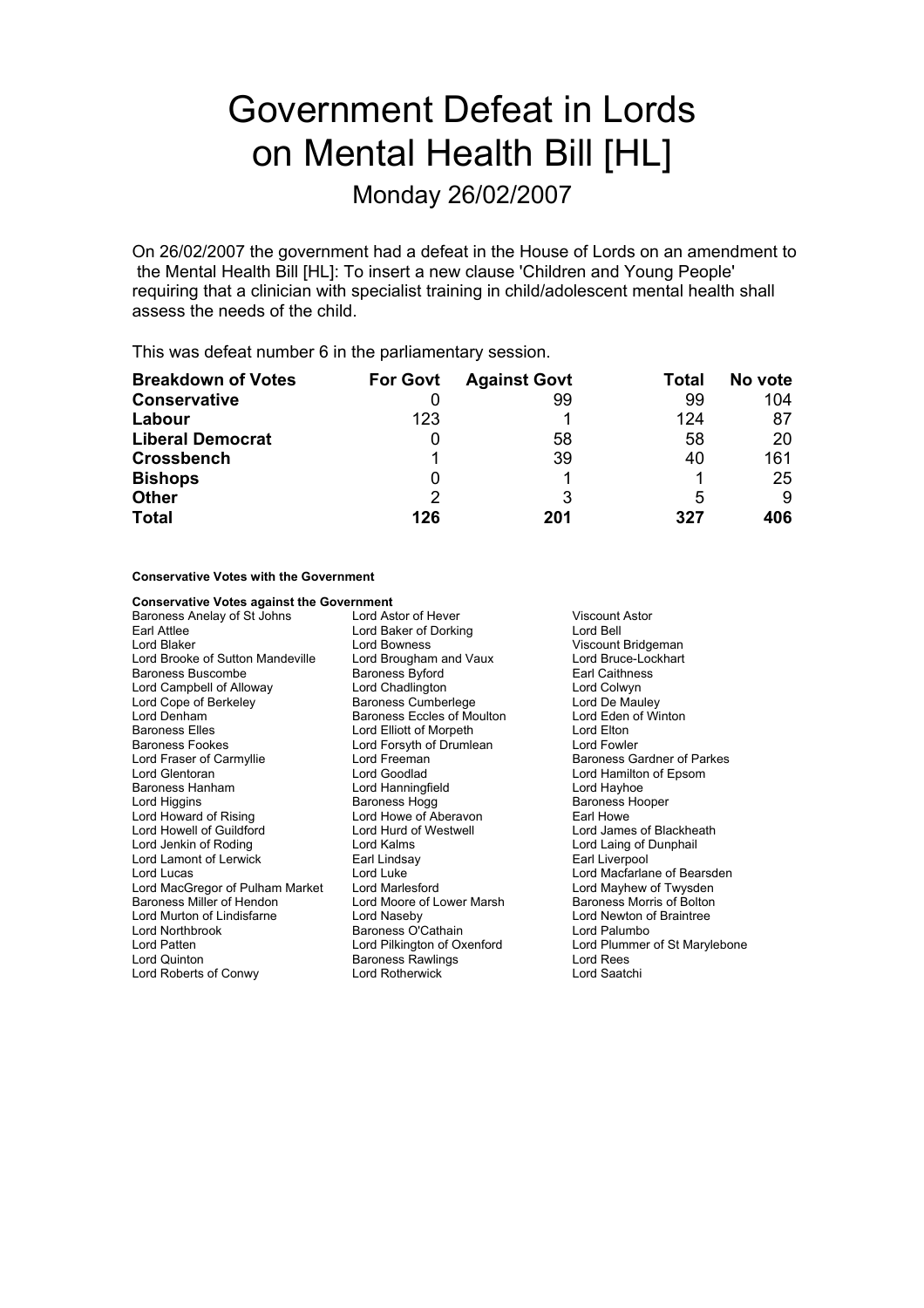Baroness Seccombe Earl Selborne Carl Selborne<br>
Baroness Shephard of Northwold Lord St John of Fawsley Lord Steinberg Baroness Shephard of Northwold Lord St John of Fawsley **Lord Steinberg**<br>
Lord Strathclyde Lord Strathclyde Lord Strathclyde Lord Strathclyde Lord Stewartby Lord Strathclyde Lord Strathclyde Lord Swinfen<br>
Lord Taylor of Warwick Lord Taylor of Holbeach Baroness Thatcher Lord Taylor of Warwick Lord Taylor of Holbeach<br>
Lord Trefgarne **Baroness Thatcher Thatcher** Viscount Trenchard Lord Trefgarne **Viscount Trenchard** Baroness Trumpington<br>
Lord Tugendhat Baroness Verma Lord Waddington Lord Tugendhat Baroness Verma Lord Waddington

**Labour Votes with the Government** Lord Acton Lord Adonis Lord Ahmed Lord Alli **Communist Communist Baroness Amos** Cord Anderson of Swansea<br>
Baroness Andrews **Lord Anderson Communist Communist Communist Communist Communist Communist Communist Communist** Baroness Ashton of Upholland Lord Bach Lord Bach Lord Bassam of Brighton<br>
Lord Bhattacharyya **Communist Baroness Billingham** Lord Borrie Lord Bhattacharyya **Baroness Bill**<br>
Lord Boyd of Duncansby **Baroness Lord Bradley** Lord Boyd of Duncansby **Lord Bradley** Lord Bradley **Lord Brooke of Alverthorpe**<br>
Lord Brookman **Lord Campbell-Savours** Lord Carter of Coles Lord Christopher **Lord Clark of Windermere** Lord Clarke of Hampstead<br>
Lord Clinton-Davis **Lord Corbett of Castle Vale** Baroness Corston Lord Clinton-Davis **Lord Corbett of Castle Vale** Baroness Corston **Corporation Corporation**<br>Baroness Crawley **Baroness Crawley** Lord Davidson of Glen Clova Lord Davies of Oldham Baroness Crawley **Lord Davidson of Glen Clova**<br>
Lord Davies of Coity **Communist Condomic Baroness Dean of Thornton-I** Lord Dubs<br>
Lord Dubs Lord Evans of Parkside Lord Eatwell<br>
Lord Evans of Parkside Lord Falconer of Thoroton Baroness Falkender Baroness Farrington of Ribbleton Lord Filkin Lord Film Lord Fyfe of Faircroness Gale Coldsmith Baroness Gale Baroness Colding Lord Goldsmith<br>Lord Goldsmith Baroness Golding Lord Goldsmith<br>Lord Gould of Brookwood Baroness Gould of Potternewton Lord Graham of Edmonton Lord Gould of Brookwood Baroness Gould of Potternewton Lord Graham<br>Lord Greeson Lord Graham Elord Griffiths of Burry Port Lord Grocott Lord Harris of Haringey Lord Haskel Lord Haworth **Baroness Henig**<br>
Baroness Hollis of Heigham Lord Howarth of Newport Lord Howie of Troon Baroness Hollis of Heigham Lord Howarth of Newport Lord Howie of Troon<br>Lord Hoyle Lord Hughes of Woodside Lord Hunt of Kings Heath Lord Hoyle **Lord Hughes of Woodside** Lord Hunt of Kings Heath<br>
Lord Janner of Braunstone **Baroness Jay of Paddington** Baroness Jones of Whitchurch Lord Jones Lord Jordan Lord Judd Lord King of West Bromwich Lord Lea of Crondall<br>Baroness Lockwood Lord Lofthouse of Pontefract Lord Mackenzie of Framwellgate Lord MacKenzie of Culkein Lord Mason of Barnsley<br>
Lord McKenzie of Luton<br>
Lord McKenzie of Luton Baroness McDonagh **Exercise Control Control** Lord McIntosh of Haringey<br>
Lord Mitchell<br>
Lord Morgan Baroness Morgan of Drefelin Lord O'Neill of Clackmannan Lord Patel of Blackburn a Lord Paul<br>
Lord Pendry **Clackmannan** Baroness Quin a Lord Paroness Lord Randall of St Budeaux Lord Richard **Lord Rooker** Communication Communication Cord Research Cord Research Cord Research Cord Sheldon Cord Sheldon Cord Sheldon Cord Sheldon Cord Sheldon Cord Sheldon Cord Sheldon Cord Sheldon Cord Sheldon Cord She Lord Sawyer **Baroness Scotland of Asthal Lord Sawyer**<br>
Viscount Simon **Baroness Scotland of Asthal** Viscount Simon **Nation 2018** Lord Soley Norris Mark Lord Stone of Blackheath<br>
Lord Strabolgi **Lord Communication Communication**<br>
Lord Thomas of Macclesfi Baroness Thornton Lord Tomlinson Lord Triesman Baroness Turner of Camden Baroness Uddin For the Lord Varley<br>Baroness Turner of Camden Baroness Uddin Lord Varley<br>Baroness Warwick of Undercliffe Baroness Whitaker For Lord Williams of Elvel Baroness Warwick of Undercliffe Baroness Whitaker<br>Lord Winston Lord Woolmer of Leeds Lord Winston Lord Woolmer of Leeds Lord Young of Norwood Green **Labour Votes against the Government**

Lord Archer of Sandwell Lord Campbell-Savours<br>Lord Clark of Windermere Baroness Dean of Thornton-le-Fylde Lord Drayson Lord Falconer of Thoroton **Baroness Falkender**<br>Lord Filkin **Baroness Falkender** Lord Griffiths of Burry Port Lord Grocott<br>
Lord Harrison Lord Hart of Chilton Baroness Jay of Paddington Lord Morgan Baroness Morgan of Huyton<br>
Lord Morris of Aberavon<br>
Lord Morris of Handsworth Baroness Quin **Baroness Ramsay of Cartvale**<br>
Lord Rea **Baroness Rendell** of Babergh Lord Tunnicliffe Lord Turnberg<br>
Baroness Uddin Lord Varley

Lord Windlesham

Lord Macdonald of Tradeston Lord Thomas of Macclesfield

Lord Bragg

**Liberal Democrat Votes with the Government**